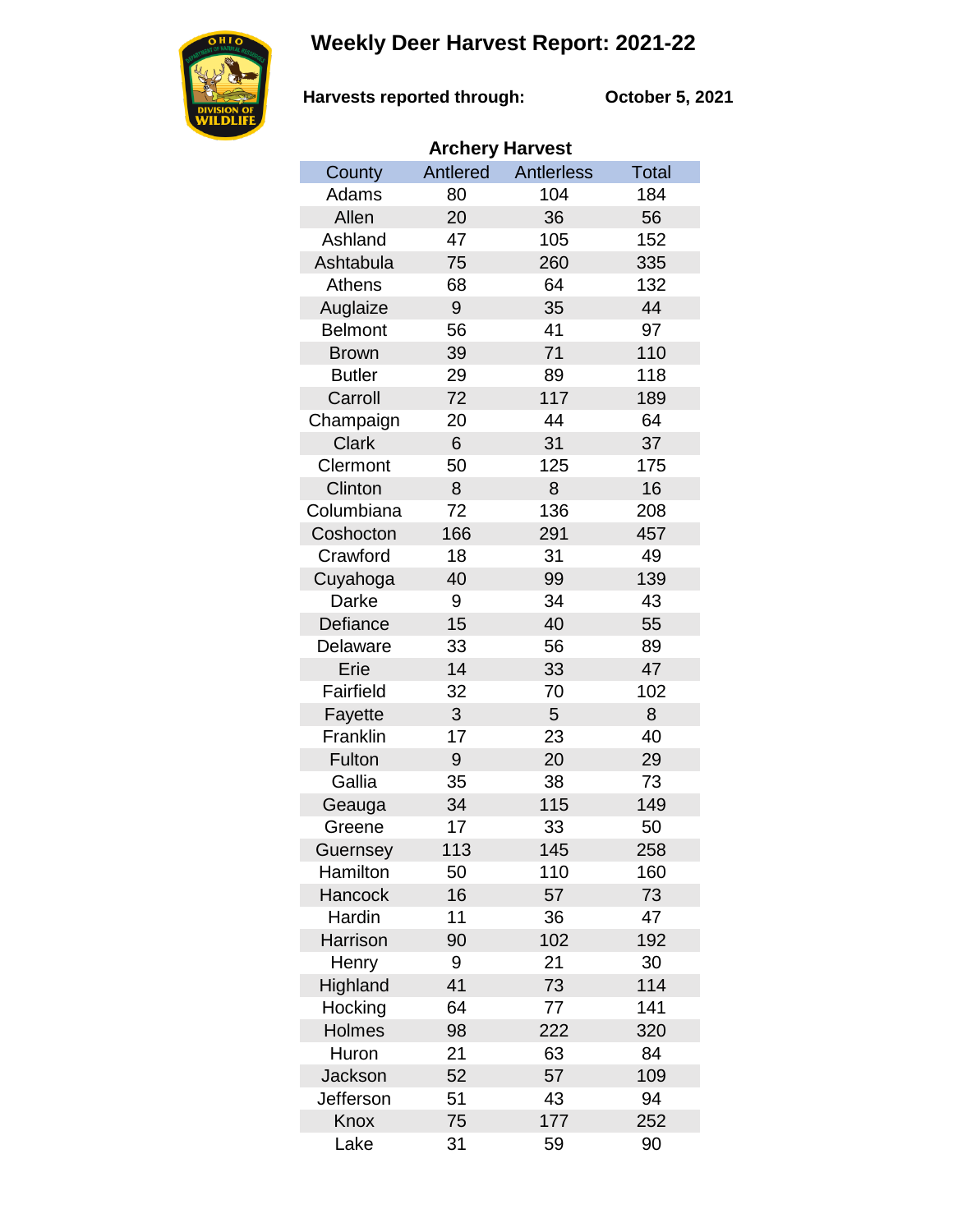## **Weekly Deer Harvest Report: 2021-22**



**Harvests reported through:** 

**October 5, 2021**

| <b>Archery Harvest</b> |                |                   |              |  |  |  |  |
|------------------------|----------------|-------------------|--------------|--|--|--|--|
| County                 | Antlered       | <b>Antlerless</b> | <b>Total</b> |  |  |  |  |
| Lawrence               | 26             | 29                | 55           |  |  |  |  |
| Licking                | 111            | 177               | 288          |  |  |  |  |
| Logan                  | 26             | 66                | 92           |  |  |  |  |
| Lorain                 | 55             | 94                | 149          |  |  |  |  |
| Lucas                  | 20             | 42                | 62           |  |  |  |  |
| Madison                | $\overline{7}$ | 16                | 23           |  |  |  |  |
| Mahoning               | 83             | 89                | 172          |  |  |  |  |
| Marion                 | 10             | 30                | 40           |  |  |  |  |
| Medina                 | 65             | 117               | 182          |  |  |  |  |
| Meigs                  | 66             | 73                | 139          |  |  |  |  |
| Mercer                 | $\overline{7}$ | 26                | 33           |  |  |  |  |
| Miami                  | 13             | 29                | 42           |  |  |  |  |
| Monroe                 | 28             | 24                | 52           |  |  |  |  |
| Montgomery             | 10             | 50                | 60           |  |  |  |  |
| Morgan                 | 41             | 65                | 106          |  |  |  |  |
| Morrow                 | 25             | 57                | 82           |  |  |  |  |
| Muskingum              | 112            | 119               | 231          |  |  |  |  |
| Noble                  | 87             | 83                | 170          |  |  |  |  |
| Ottawa                 | $\overline{7}$ | 15                | 22           |  |  |  |  |
| Paulding               | 8              | 28                | 36           |  |  |  |  |
| Perry                  | 55             | 61                | 116          |  |  |  |  |
| Pickaway               | 10             | $\overline{7}$    | 17           |  |  |  |  |
| Pike                   | 31             | 51                | 82           |  |  |  |  |
| Portage                | 64             | 137               | 201          |  |  |  |  |
| Preble                 | 18             | 35                | 53           |  |  |  |  |
| Putnam                 | 10             | 17                | 27           |  |  |  |  |
| <b>Richland</b>        | 66             | 142               | 208          |  |  |  |  |
| Ross                   | 36             | 69                | 105          |  |  |  |  |
| Sandusky               | 23             | 33                | 56           |  |  |  |  |
| Scioto                 | 26             | 56                | 82           |  |  |  |  |
| Seneca                 | 24             | 68                | 92           |  |  |  |  |
| Shelby                 | 12             | 33                | 45           |  |  |  |  |
| <b>Stark</b>           | 67             | 120               | 187          |  |  |  |  |
| Summit                 | 73             | 101               | 174          |  |  |  |  |
| Trumbull               | 96             | 275               | 371          |  |  |  |  |
| Tuscarawas             | 120            | 209               | 329          |  |  |  |  |
| Union                  | 10             | 39                | 49           |  |  |  |  |
| Van Wert               | 9              | 9                 | 18           |  |  |  |  |
| Vinton                 | 40             | 46                | 86           |  |  |  |  |
| Warren                 | 19             | 38                | 57           |  |  |  |  |
| Washington             | 52             | 37                | 89           |  |  |  |  |
| Wayne                  | 49             | 116               | 165          |  |  |  |  |
| Williams               | 42             | 55                | 97           |  |  |  |  |